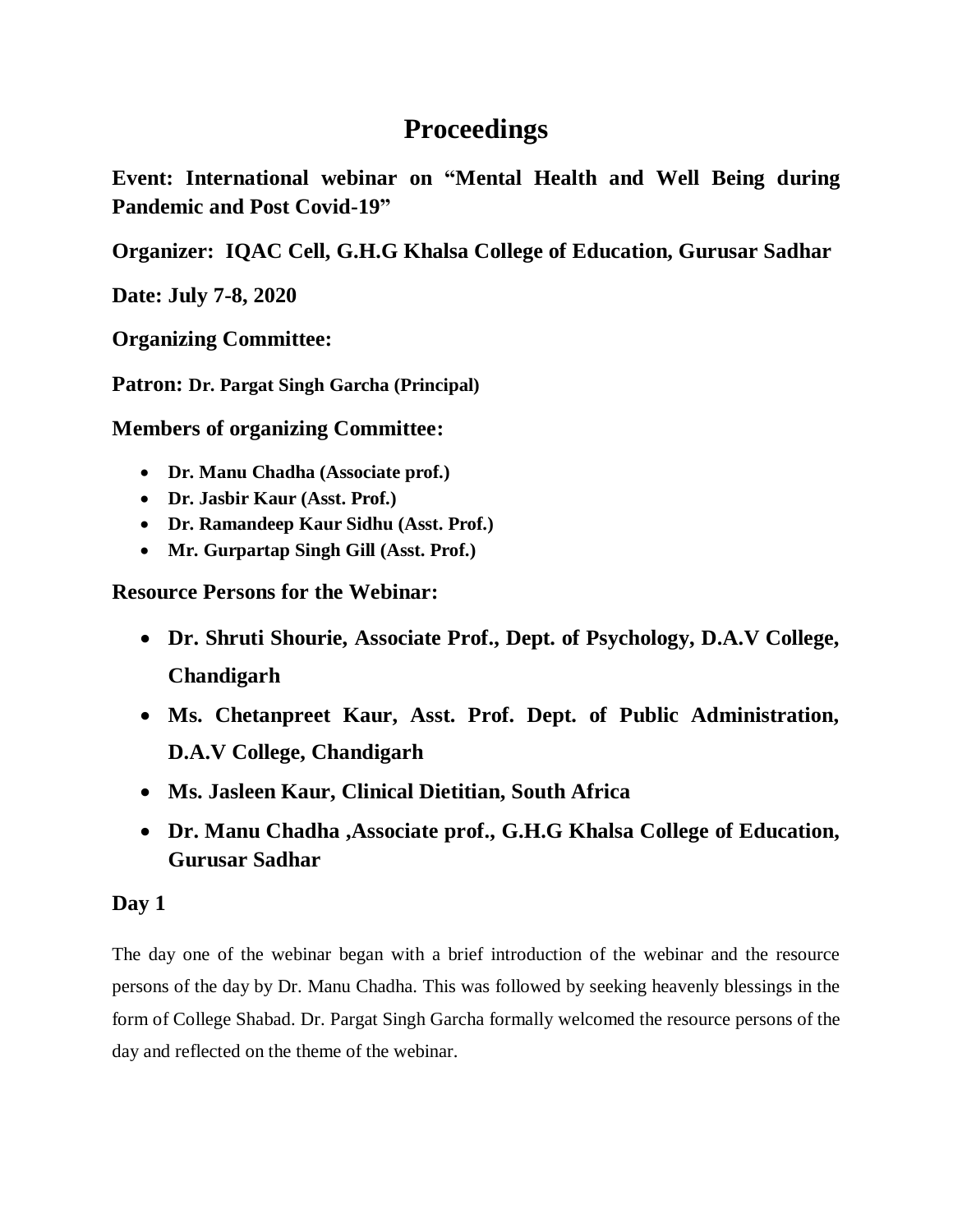Dr. Shruti Shourie started her presentation on a positive note by saying that "Don't cancel the year that woke you up." While elaborating on the theme of the webinar, she shared that 80% of our sufferings are internal in the form of anxiety, fear and depression and only 20% are external.

Ma'am, very beautifully described the acronym of "PERMA" which stands for positive emotions, engagement, relationships, meaning and accomplishments. Dr. Shruti gave very useful tips to avoid negative emotions in life. The tips she gave include 6-3-9 sequence of breathing, focusing on the best things in life and changing negative emotions into positive emotions. While taking about E of PERMA, which stands for engagement, she said that "To remain engaged is really mandatory for sound mental health." We can keep ourselves engaged by doing exercise, singing, playing instrument and listening deeply to others in order to connect with them.

Dr. Shruti talked at length about the characteristics of good relationships, which includes empathy, compassion, forgiveness, kindness etc.

Ma'am discussed about the importance of strong relationships by saying that strong relationships by saying that strong relationships could change our though process, impact our choices and motives and above all change the way our brain respond to pain and fear.

Ma'am elaborated upon the meaning which is M of the acronym PARMA and said that one must always try to add meaning to its life and we all should think about things which really have some meaning for us. For adding meaning to one's life one must explore the purpose of his/ her life and for this one could follow Personal Improvement Plan.

While focusing on A of PERMA which stands for Accomplishment, Dr. Shruti said that "A sense of accomplishment is an essential aspect of positive living, flourishing and happiness. We must acknowledge ourselves for every little accomplishment that we do in our life.

Dr. Shourie suggested that one should not bottle up his/her emotions and if he or she needs help in this regard, they must seek help of others as SEEKING HELP IS A SIGN OF STRENGTH".

Dr. Shruti ended her presentation by suggesting that "one must always take a daily dose of PERMA to ensure good physical and mental health."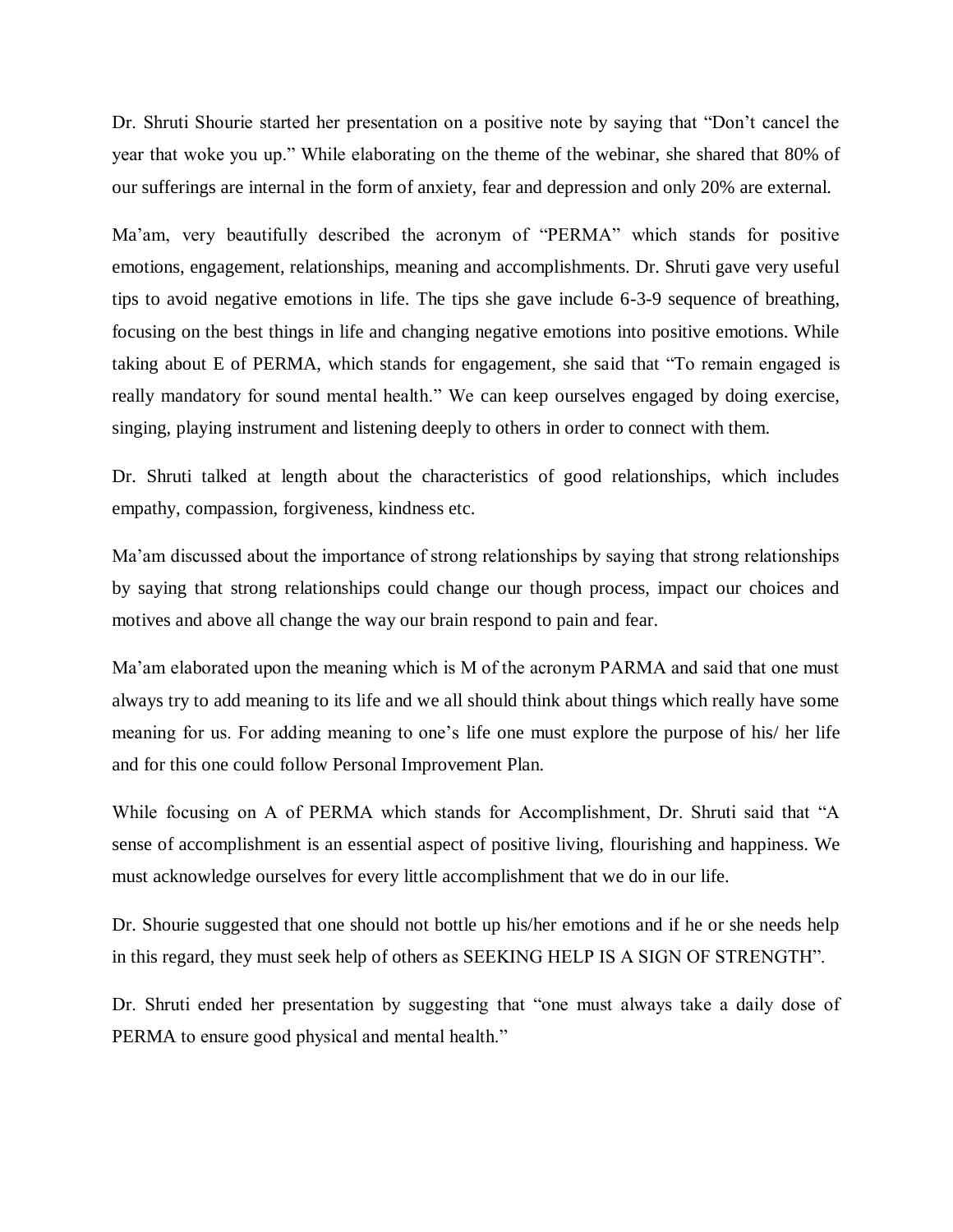## **Session 2**

The second session of the day one of the webinar was equally energetic. Ms. Chetanpreet Kaur Nilon, Asst. Prof. Dept. of Public Administration, D.A.V College, Chandigarh was the resource person for the second session of the webinar. She deliberated on the theme "Well- being during Pandemic and Post Pandemic –Physical Health and Life Style.

Ms. Chetanpreet Kaur started her presentation by saying that the uncertainty due to the pandemic of Covid-19 has given rise to panic among people and this panic is impacting the mental and physical health of people an adverse manner. Further she elaborated upon the various adverse effects of Covid-19 on our lifestyle, where she described that it has altered our daily routine. It has also altered the sleep and dietary patterns of the people. It has given rise to the sedentary life style among the people which is characterized by low energy levels, restricted growth and locomotor function.

On the other hand she also described the Covid-19 as a good pause in everybody'd life from the hectic daily schedule. Ms. Chetanpreet Kaur also threw light on some coping strategies to remain healthy in this period of Covid-19, where she discussed the importance of laughter therapy, meditation and the golden rule of Relax, Breathe and stretch.She ended her presentation on a suggestive note by saying that the best way to make this pandemic productive is to unlearn and then learn.

## **Day 2**

In the first session of the day two of the webinar, Ms. Jasleen Kaur, Clinical Dietitian, South Africa, presented her views on "Emotional Well Being and Mindful Eating". She started her presentation by emphasizing that we should keep our focus on Mindful eating. She further said that mental health and nutrition are linked with each other. What we eat determines what we feel, act and behave.

She further elaborated that Mindful eating is an approach to food that focuses on individual's sensory awareness of the food and their experience of the food. While giving a comparative view of the Mindless and Mindful eating, Ms. Jasleen said that while eating we should focus on meal and avoid distractions. One should enjoy ever food but in moderation. By eating in a mindful